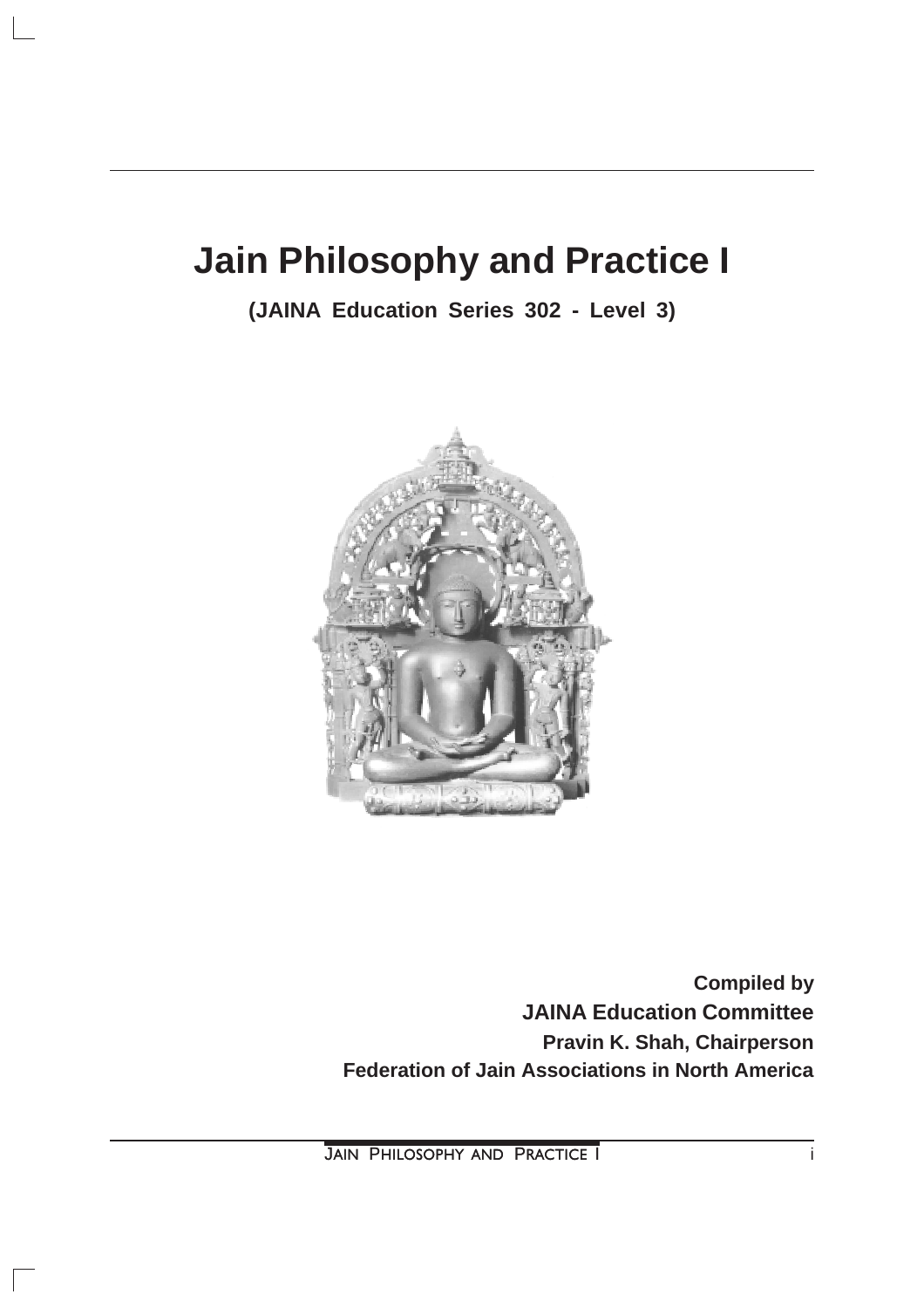#### **Jain Philosophy and Practice I**

(Jaina Education Series 302 - Level 3)

Third Edition (reprinted-B/W) : May 2006

ISBN : 81-85568-01-4

## **This book has no copyright**

Please use the religious material respectfully

Published and Distributed by :

**JAINA Education Committee Federation of Jain Associations in North America** Pravin K. Shah, Chairperson 509 Carriage Woods Circle Raleigh, NC 27607-3969 USA

> Email - education@jaina.org Telephone and Fax - 919-859-4994 Websites – www.jaina.org,

We are interested in your comments. Use above address for communication.

Printed by

**Amrut Graphics**

128, Sahajanand Park, Shahibaug Road, Ahmedabad, Gujarat 380 004 India. Telephone 079 25623282 Email - hparikh@rediffmail.com

ii JAIN PHILOSOPHY AND PRACTICE I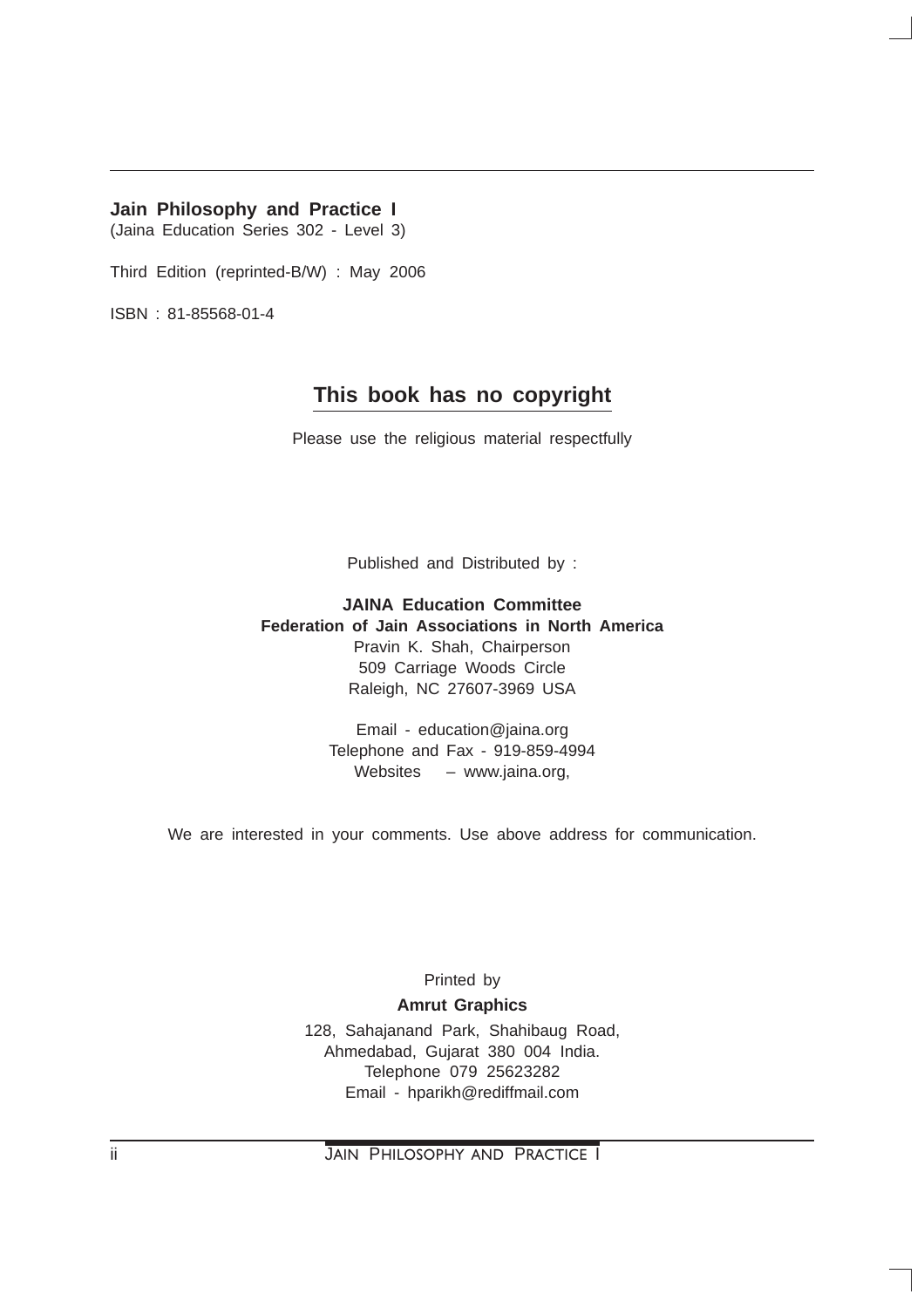# **DEDICATED**

## **TO**

# **Young Jains of America (YJA) (www.yja.org)**

## **and**

## **Young Jain Professionals (YJP) (www.yjponline.org)**

For their continued efforts and commitment in promoting religious awareness, nonviolence, reverence for all life forms, protection of the environment, and a spirit of compassionate interdependence with nature and all living beings. As importantly, for their commitment to the practice of Jainism, consistent with our principles, including vegetarianism and an alcohol/drug free life style.

Special thanks to all Jain Vegan and Alcohol/drug free youths for inspiring us to see the true connection between our beliefs and our choices

A vegan and alcohol/drug free lifestyle stems from a desire to minimize harm to all animals as well as to our own body, mind, and soul. As a result, one avoids the use of all animal products such as milk, cheese, butter, ghee, icecream, silk, wool, pearls, leather, meat, fish, chicken, eggs and refrains from all types of addictive substances such as alcohols and drugs.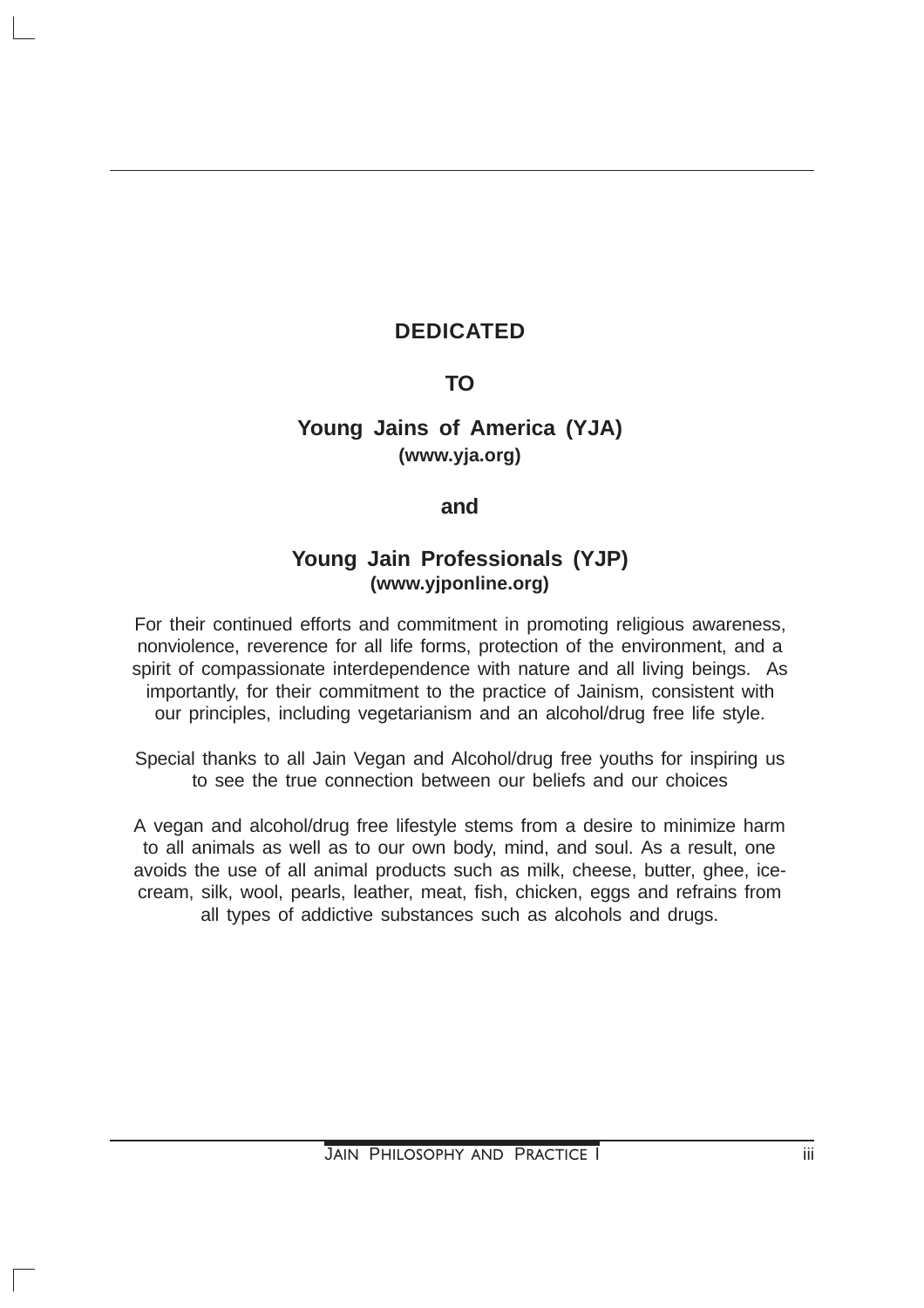**The Arhats and Bhagavats (the worthy and venerable ones) of the past, present, and future, all say thus, speak thus, declare thus, explain thus:**

**All breathing, existing, living, sentient creatures should not be slain, nor treated with violence, nor abused, nor tormented, nor driven away.**

> **Lord Mahävira Ächärang Sutra (book 1, lect 4, lesson 1) Translated by H. Jacobi**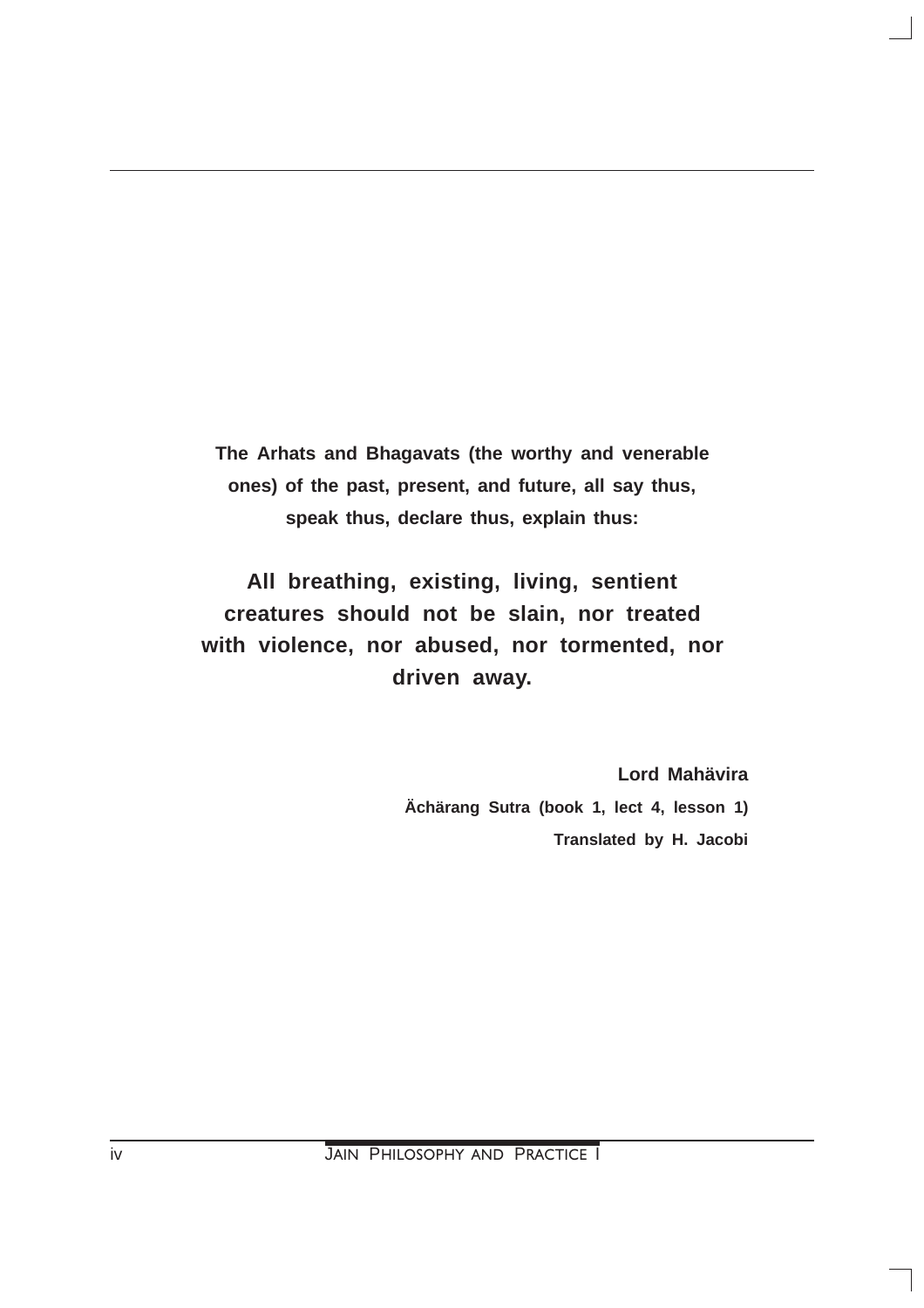#### **Acknowledgements**

The project of compiling, revising and editing of the existing Jaina Education series books was accomplished by the dedicated group of Pathashala teachers and individuals of North America, India and other parts of the world. The devoted contribution of all these supporters is evident on every page of this series, and is gratefully acknowledged.

#### **For Revising and Editing the contents of the Jaina Education Series Books**

| Pradip & Darshana Shah | - Chicago IL    |
|------------------------|-----------------|
| Mukesh Doshi           | - Chicago IL    |
| Harendra Shah          | - San Jose CA   |
| Sudhir & Anita Shah    | - Connecticut   |
| Jadavji Kenia          | - Dallas TX     |
| Neha & Rakesh Jain     | - Columbus OH   |
| Alap Shah              | - Chicago IL    |
| Digish & Mamta Doshi   | - Chicago IL    |
| Shanti Mohnot          | - Pittsburgh PA |
| Atul Khara             | - Dallas TX     |
| Samuel Wallace         | - Raleigh NC    |

**For Cover Design** : Narendra Velani – Chicago IL

#### **For Formatting, Graphics, Website, Technical and other Supports**

| Arun Singhvi         | - Chicago IL     |
|----------------------|------------------|
| Indrajit Shah        | - Chicago IL     |
| Ashish Modi          | - Raleigh NC     |
| Anand Shah           | - Raleigh NC     |
| Naman Shah           | - Raleigh NC     |
| Manibhai Mehta       | - Los Angeles    |
| Narendra Maniar      | - Los Angeles    |
| Mahendra Pandya      | - New York       |
| Dilip Shah           | - Chicago IL     |
| Dinesh & Nayana Shah | - Chicago IL     |
| Hitesh Shah          | - Chicago IL     |
| Rati Dodhia          | - Boston MA      |
| Rajesh Khajuria      | - Vadodara India |
| Kusumben Shah        | - Ahmedabad      |
| Lalit Shah           | - Ahmedabad      |

#### **For Publishing and Printing Support :** Hemant Parikh – Ahmedabad

Special thanks to Dr. Pradip & Darshana Shah – Chicago for spelling consistency of Jain words and overall coordination of religious subject matters of this book.

Pravin K. Shah, Chairperson JAINA Education Committee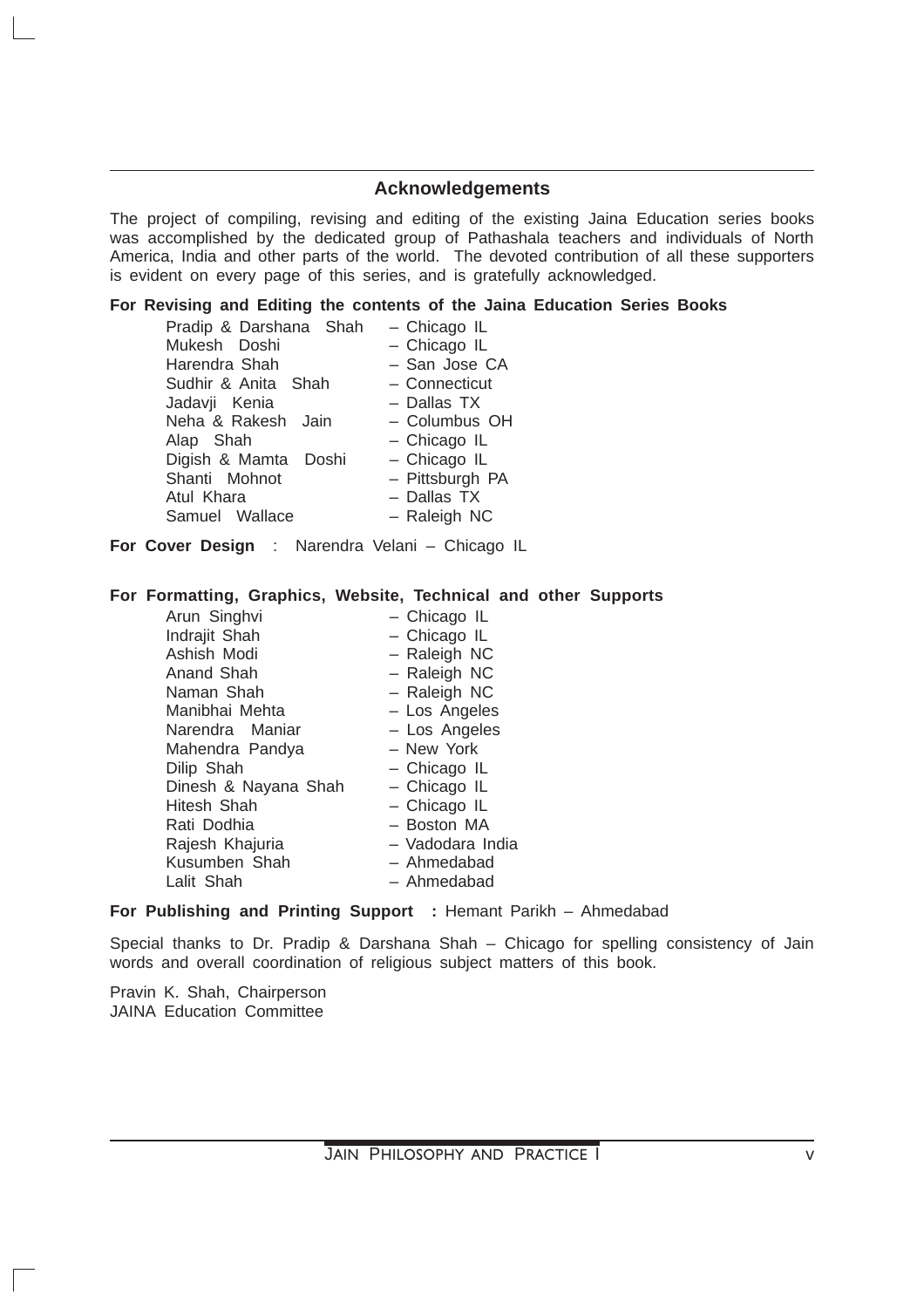## **Pronunciation Guide**

To correctly read the language of our scriptures, it is necessary to put various diacritical marks on some English vowels and consonants. In this book two dots over the letter ä and Ä indicate a long vowel sound. For simplicity's sake, only this mark has been included in this book. However, when the Sutra and scripture books will be published, all the correct diacritical marks will be used. The pronunciation guide is as under. The bold letter in each Sanskrit word should be pronounced similarly to the bold letter in each English word.

| <b>English vowel</b> | English word | Sanskrit or Präkrit word |
|----------------------|--------------|--------------------------|
| A                    | ago          | Karma                    |
| Ä                    | fär          | Ätmä                     |
|                      | police       | Jin                      |
| U                    | rule         | guru                     |
| Е                    | red          | Deva                     |
| O                    | go           | ogho                     |
|                      |              |                          |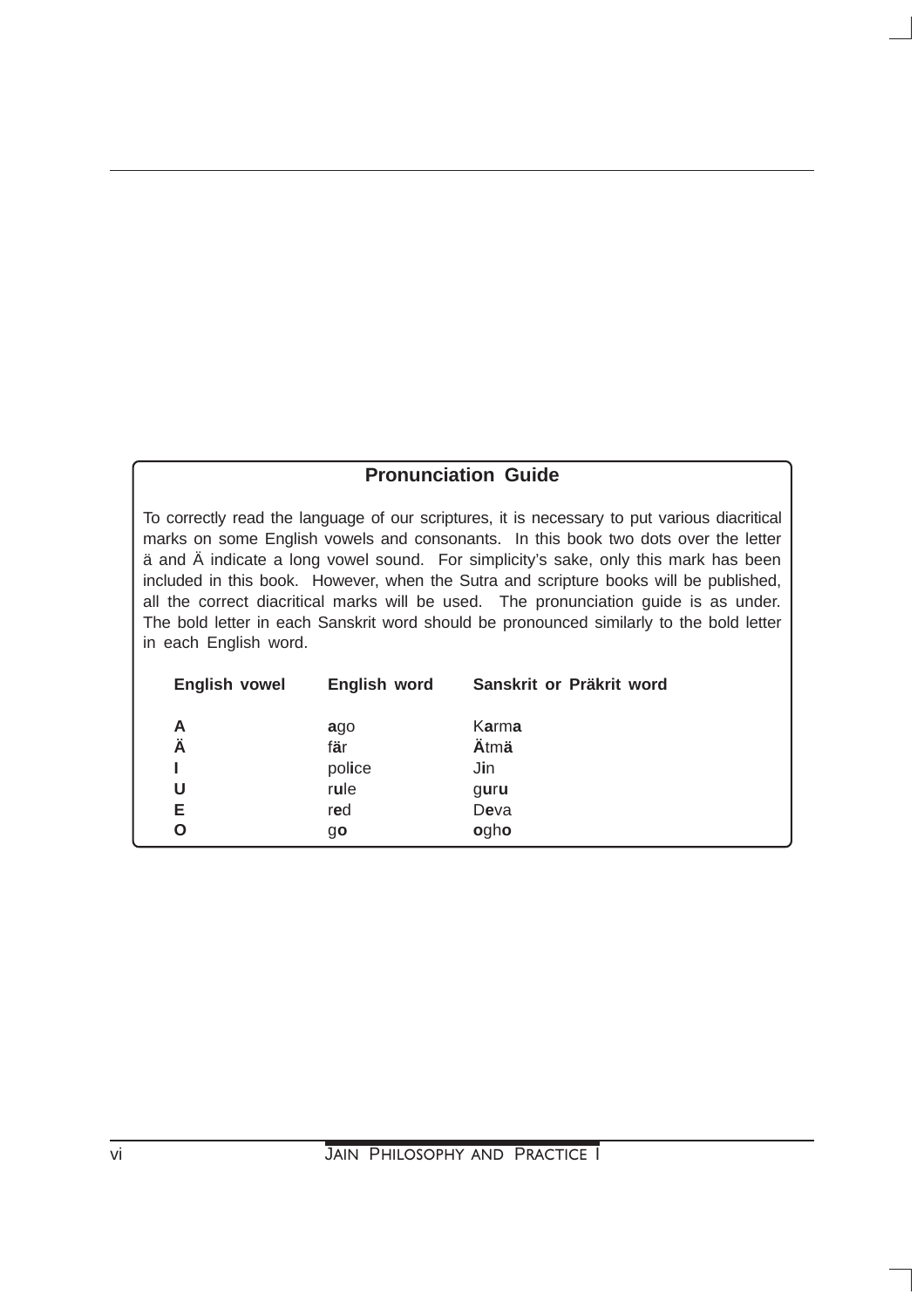#### **PREFACE**

#### **Jai Jinendra**

We are living in the age of science and technology. The growth of the scientific knowledge and technology have given new dimensions to our life and influenced each and every field of our living. Science has done a great service to mankind by providing amenities of pleasant living and saved the human race from many miseries and uncertainties of the primitive past. It has also destroyed many superstitions and religious dogmas.

However at the same time it has also uprooted the moral, religious, and cultural values of our society. Our traditional religious values and beliefs have been thrown away by this growth and outlook of scientific knowledge. We know much about the atom but not enough about the values needed for a meaningful life. Our life is full of excitements, emotional disorders, and conflicts of values. It seems that we live in the state of chaos. Thus our age is not only the one of science but also the age of anxiety and mental tensions.

Today what we need is mental peace; a complete integration into our personality, and the integration into the social environment. Jainism can meet this need of our times if we understand its true essence. The Jain philosophy fully advocates limitless power and energy of the human soul and its independency. It bestows full responsibility upon us, and us alone, to attain the highest goal of our lives - infinite bliss. Jainism is a unique religion of self that prescribes a code of conduct for all human beings irrespective of creed, caste and color.

Non-violence (Ahinsä), non-possession / non-attachment (Aparigraha), and a non-absolutistic (Anekäntaväda) viewpoint are fundamental principles of Jainism. If we observe these three principles, peace and harmony can certainly be attained within us as well as in the world. Non-violence is the backbone of Jain philosophy. It is the focal point of Jainism. The right thinking and the right conduct of Jains are auxiliary colors spread on the vast canvas of non-violence. Thus the Jains have presented a deep and vivid study of non-violence.

In order to make Jain principles known to the world at large, Jain literature must be widely made available in English. In countries like the USA, Canada, UK, and Africa, where many Jains are settled permanently, children do not have access to Jain literature in English. It is also necessary to publish it in varieties of mediums (Books, Videos, Cassettes, CD, DVD, Web deployment) for the English-speaking people harboring interest in the Jain religion and its scriptures.

The JAINA Education Committee is pleased to present the JAINA Education Series books in English for all ages of students. These books are divided into four age levels as follows:

| Level   | Age   | <b>JAINA Education Series Books</b> |
|---------|-------|-------------------------------------|
| Level-1 | $5-9$ | Jain Activity Book                  |
| Level-1 | $5-9$ | Jain Alphabets                      |
| Level-1 | $5-9$ | Jain Moral Skits                    |
|         |       |                                     |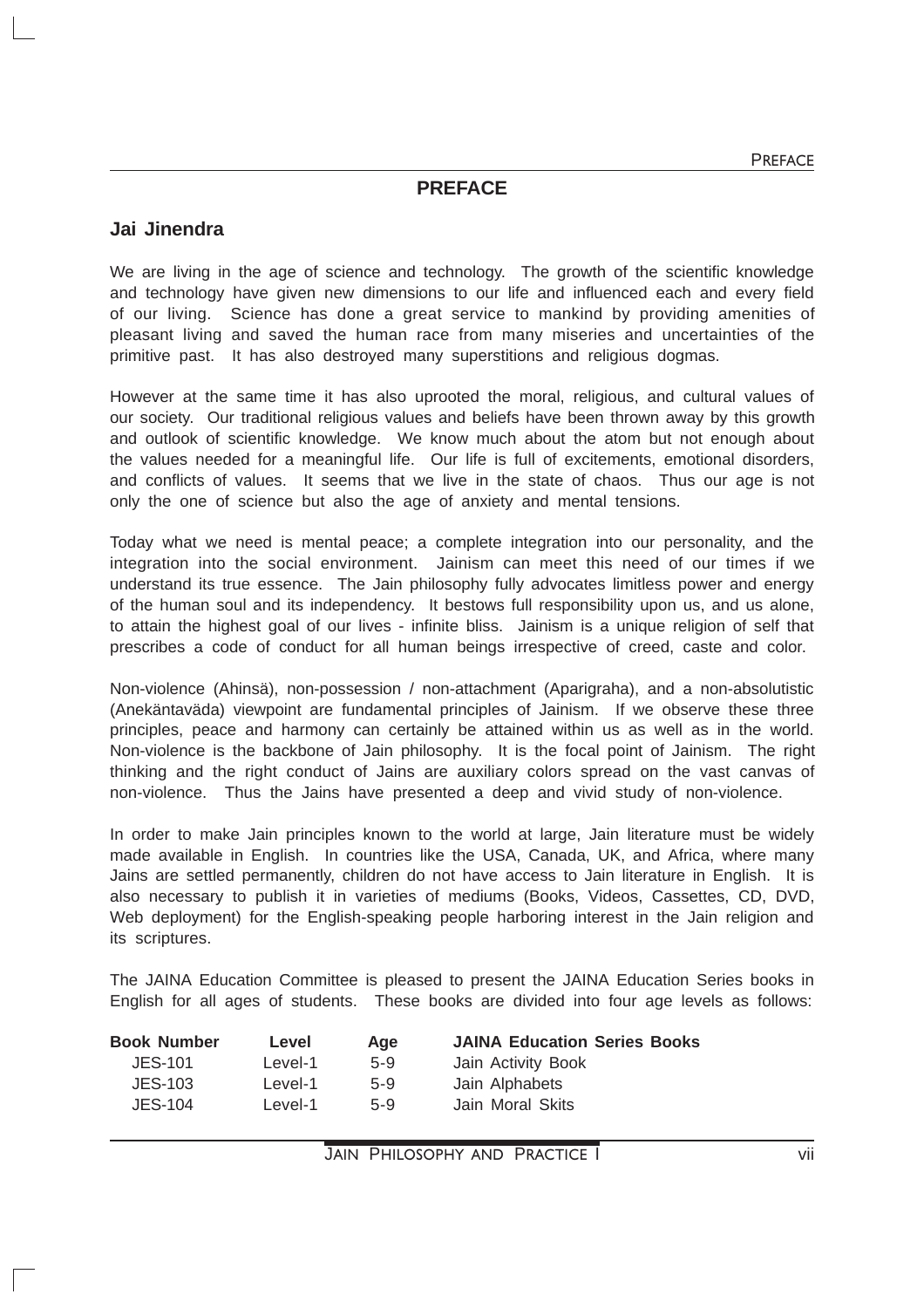PREFACE

| JES-201        | Level-2 | $10 - 12$       | Jain Sutras and Stavans *       |  |
|----------------|---------|-----------------|---------------------------------|--|
| <b>JES-202</b> | Level-2 | $10 - 12$       | Jain Story Book                 |  |
| <b>JES-203</b> | Level-2 | $10 - 12$       | First Step of Jainism           |  |
| <b>JES-302</b> | Level-3 | $13 - 15$       | Jain Philosophy and Practice I  |  |
| JES-401        | Level-4 | $16 \text{ up}$ | Jain Philosophy and Practice II |  |
| JES-901 Series |         |                 | Reference Books                 |  |

This book JES-302, Jain Philosophy and Practice I is a reprint of previous edition printed in 2002. We have eliminated four stories in this reprint because they are printed in JES-202 Jain Story book.

This book is for level-3 students. A great deal of effort has been taken for the preparation of the revision of the old level-3 material. Much care has also been taken to present Jainism in a non-sectarian way. However the committee members who prepared the new topics or made the revisions are Jain Päthshälä (Sunday school) teachers and not the Jain scholars. Hence you may find some errors and also certain items may be applicable to one Jain sect and not applicable to other sects of Jainism. Please use the material objectively and provide positive suggestions so that we can easily incorporate them in the future revisions. Also note that some of these books and other materials are available on CD from the JAINA Education Committee and also available from JAINA website www.jaina.org.

A lot of minds, and a lot of blessings, directly and indirectly, have touched this noble project. We sincerely appreciate and thank every person who made this project successful. In compiling this book we have utilized many sources and we are grateful to their authors and publishers for using their work liberally.

All material published by the JAINA Education Committee is not a copy righted material. Please use it respectfully and distribute it on a cost basis. As always, if you have any suggestions for improvement, please feel free to contact us. Also if we have mentioned anything against the teachings of the Tirthankars, we ask for forgiveness. Michchhämi Dukkadam.

Thank You and Jai Jinendra!

Pravin K. Shah, Chairperson JAINA Education Committee education@jaina.org May 15, 2006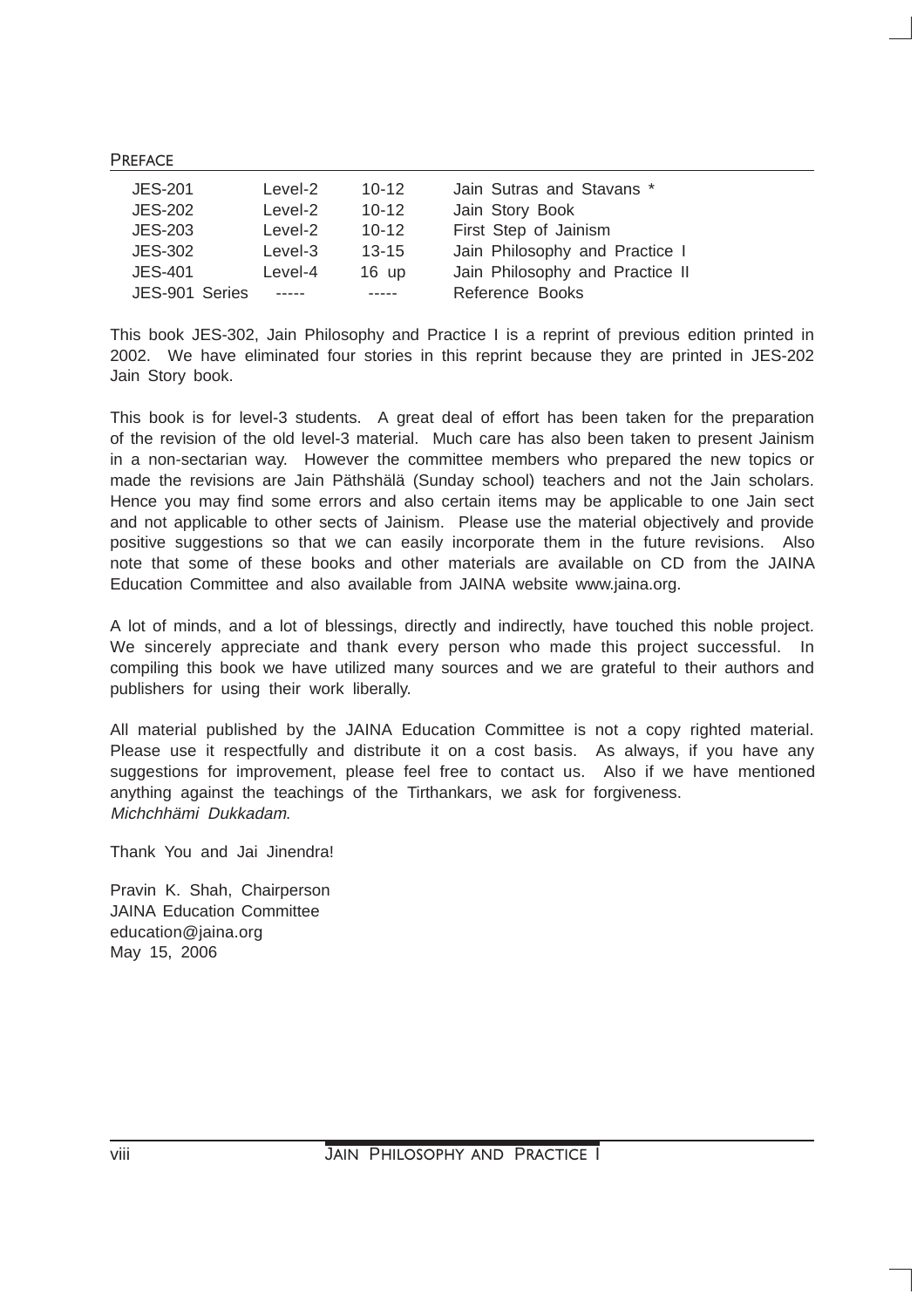# **Table of Contents**

 $\begin{array}{c} \hline \end{array}$ 

 $\sqrt{2}$ 

| Chapter 04 - Jain Laity or Householders (Shrävakas and Shrävikäs) 19           |  |
|--------------------------------------------------------------------------------|--|
|                                                                                |  |
|                                                                                |  |
|                                                                                |  |
|                                                                                |  |
|                                                                                |  |
|                                                                                |  |
|                                                                                |  |
|                                                                                |  |
|                                                                                |  |
| 07 Limited use of Consumable/Non-consumable items vow (Bhoga-Upbhoga Vrata) 22 |  |
| 08 Avoidance of Purposeless and Unnecessary Sins Vow (Anartha-danda Vrata)  22 |  |
|                                                                                |  |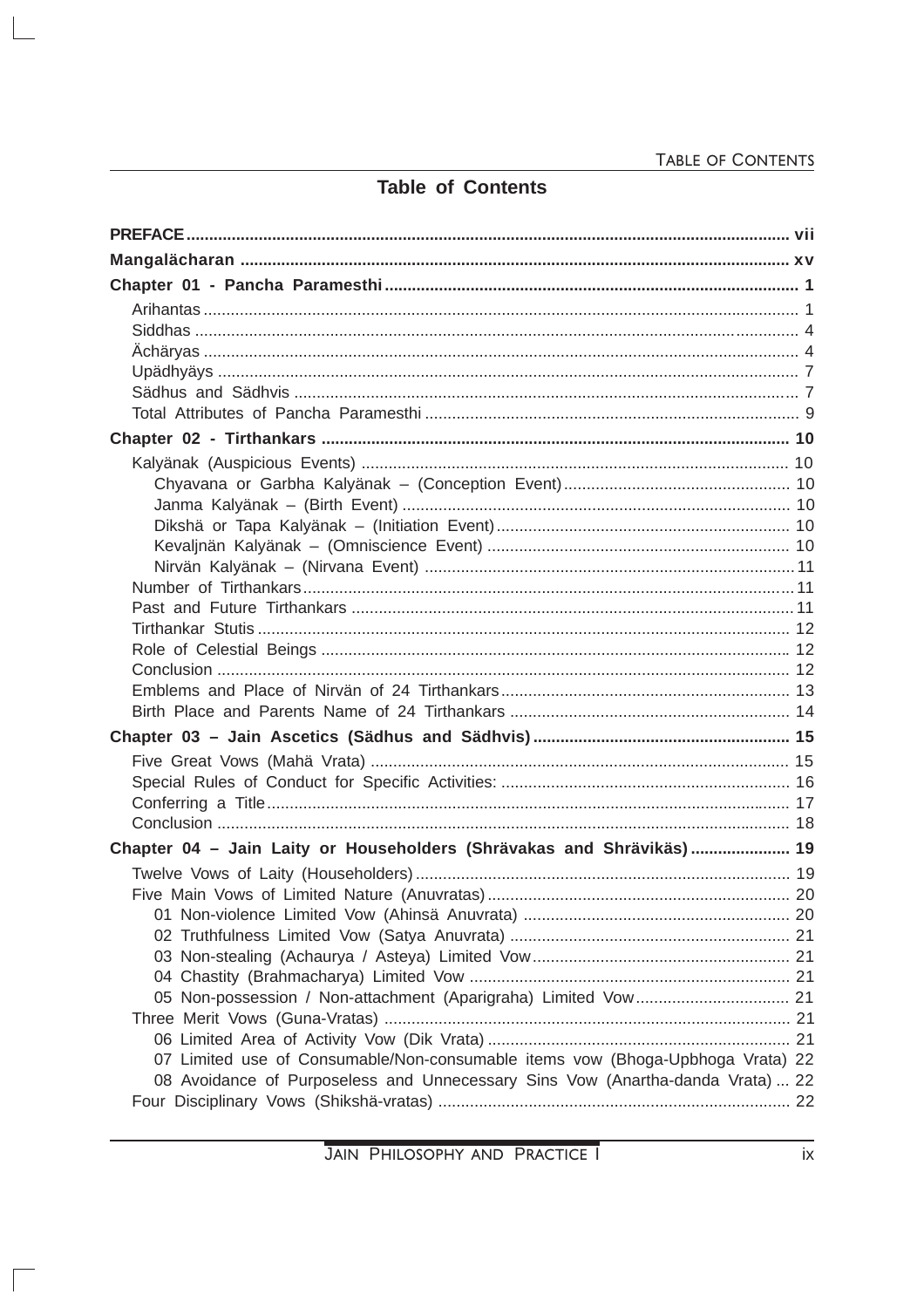| 09 Equanimity or Meditation Vow of Limited Duration (Sämäyika Vrata) 22       |  |
|-------------------------------------------------------------------------------|--|
|                                                                               |  |
|                                                                               |  |
|                                                                               |  |
|                                                                               |  |
|                                                                               |  |
|                                                                               |  |
|                                                                               |  |
| 01                                                                            |  |
| 02                                                                            |  |
| 03                                                                            |  |
| 04                                                                            |  |
| Avasthä Chintan (Contemplating On The Different States of Arihanta)  28<br>05 |  |
| 06                                                                            |  |
| 07                                                                            |  |
| 08                                                                            |  |
| 09                                                                            |  |
| 10                                                                            |  |
|                                                                               |  |
|                                                                               |  |
|                                                                               |  |
|                                                                               |  |
|                                                                               |  |
|                                                                               |  |
|                                                                               |  |
|                                                                               |  |
|                                                                               |  |
|                                                                               |  |
|                                                                               |  |
|                                                                               |  |
|                                                                               |  |
|                                                                               |  |
|                                                                               |  |
|                                                                               |  |
|                                                                               |  |
|                                                                               |  |
|                                                                               |  |
|                                                                               |  |
|                                                                               |  |
|                                                                               |  |
|                                                                               |  |
|                                                                               |  |
|                                                                               |  |
|                                                                               |  |

 $\overline{\phantom{a}}$ 

 $\overline{\phantom{a}}$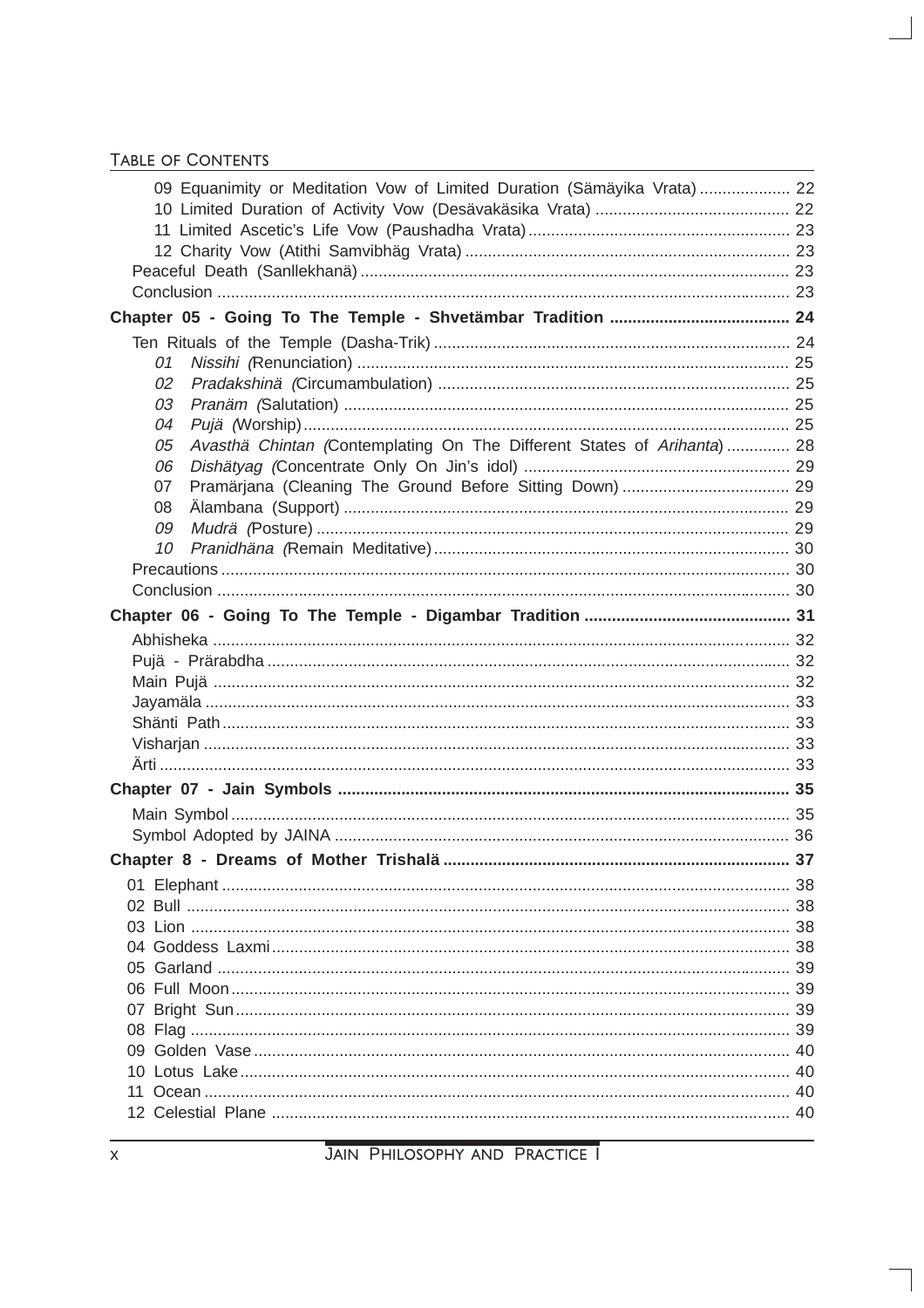| Non-Mobile Souls (Sthävar Jiv, One Sensed Being, or Ekendriya Jiv):  58 |  |
|-------------------------------------------------------------------------|--|

 $\begin{array}{c} \hline \end{array}$ 

 $\sqrt{2}$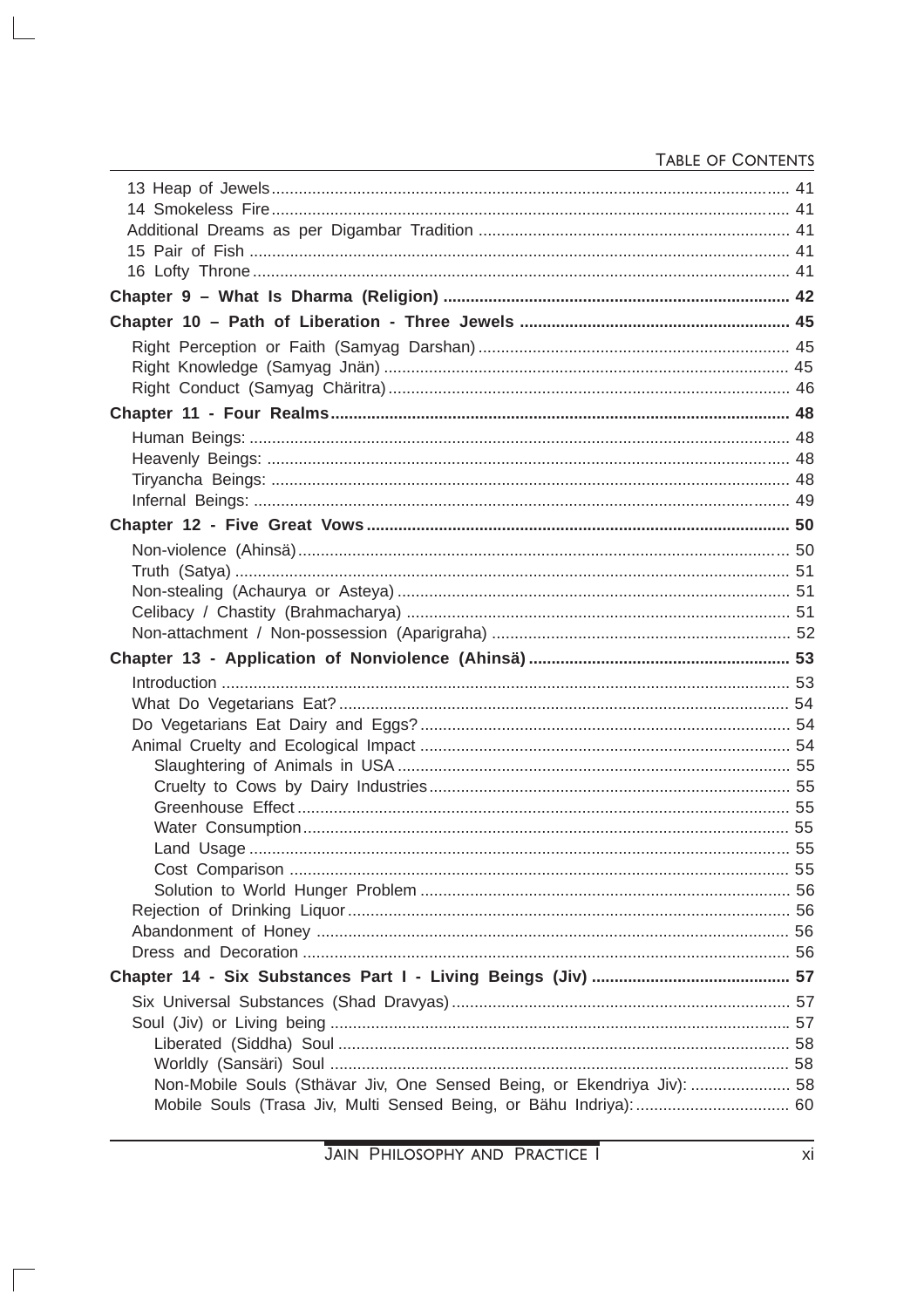| Chapter 15 - Six Substances Part II -Non-Living Substances (Ajiv) 65          |  |
|-------------------------------------------------------------------------------|--|
|                                                                               |  |
|                                                                               |  |
|                                                                               |  |
|                                                                               |  |
|                                                                               |  |
|                                                                               |  |
| Chapter 16 - Nav Tattva Part I: Jiv, Ajiva, Punya, Päp, Äsrava, and Bandha 70 |  |
|                                                                               |  |
|                                                                               |  |
|                                                                               |  |
|                                                                               |  |
|                                                                               |  |
|                                                                               |  |
|                                                                               |  |
|                                                                               |  |
|                                                                               |  |
|                                                                               |  |
|                                                                               |  |
|                                                                               |  |
|                                                                               |  |
|                                                                               |  |
|                                                                               |  |
|                                                                               |  |
|                                                                               |  |
|                                                                               |  |
|                                                                               |  |
|                                                                               |  |
|                                                                               |  |
|                                                                               |  |
|                                                                               |  |
|                                                                               |  |
|                                                                               |  |
|                                                                               |  |
|                                                                               |  |
|                                                                               |  |
|                                                                               |  |
|                                                                               |  |
|                                                                               |  |
|                                                                               |  |
|                                                                               |  |

 $\overline{\phantom{a}}$ 

JAIN PHILOSOPHY AND PRACTICE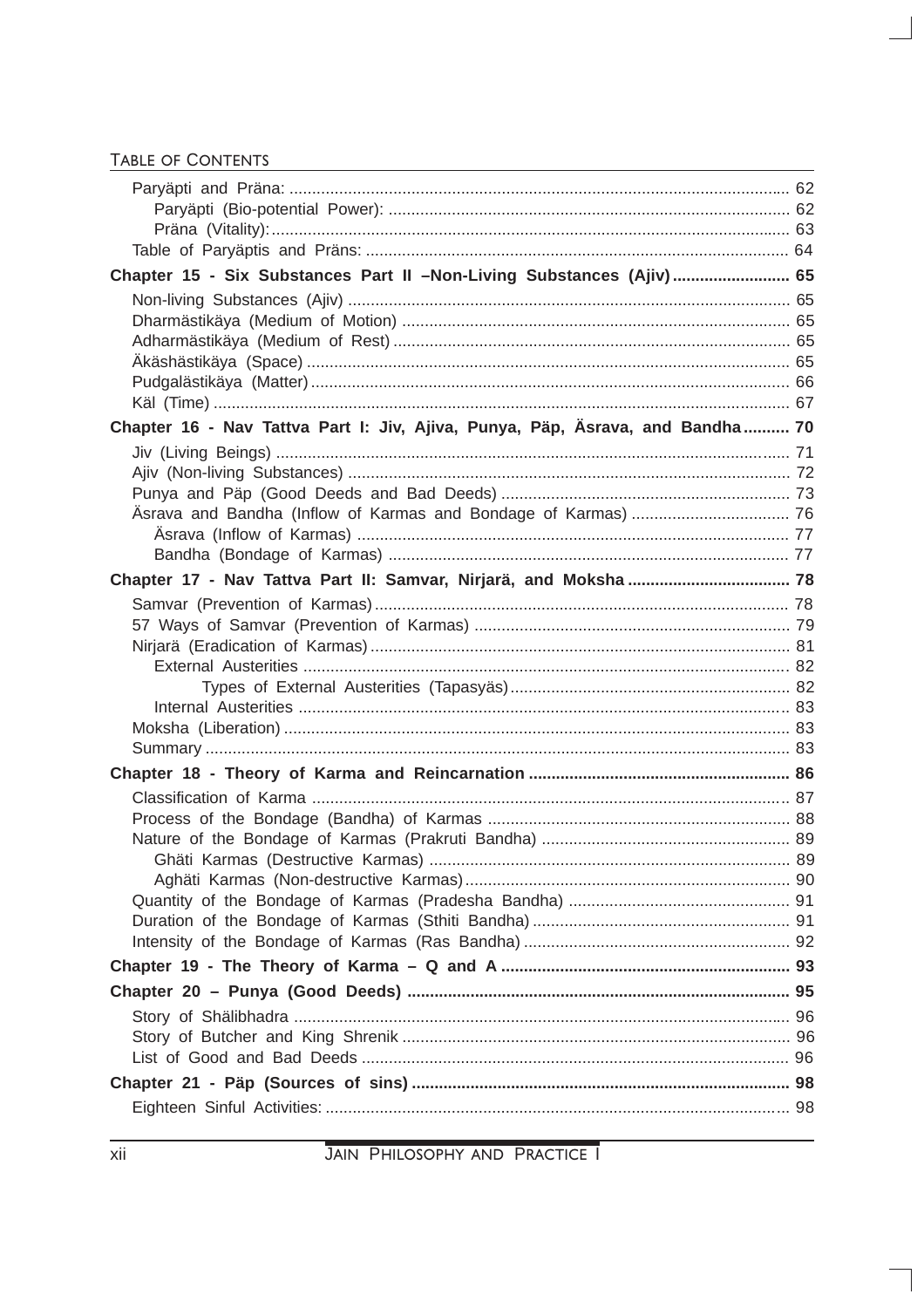| 01. |  |
|-----|--|
| 02. |  |
| 03. |  |
| 04. |  |
| 05. |  |
| 06. |  |
| 07. |  |
| 08. |  |
| 09. |  |
| 10. |  |
| 11. |  |
| 12. |  |
| 13. |  |
| 14. |  |
| 15. |  |
| 16. |  |
| 17. |  |
| 18. |  |
|     |  |
|     |  |
|     |  |
|     |  |
|     |  |
|     |  |
| 01. |  |
| 02. |  |
| 03. |  |
| 04. |  |
| 05. |  |
| 06. |  |
| 07. |  |
| 08. |  |
| 09. |  |
| 10. |  |
| 11. |  |
| 12. |  |
|     |  |
| 01. |  |
| 02. |  |
| 03. |  |
| 04. |  |
|     |  |
|     |  |
|     |  |
|     |  |
|     |  |

 $\begin{array}{c} \hline \end{array}$ 

 $\sqrt{2}$ 

xiii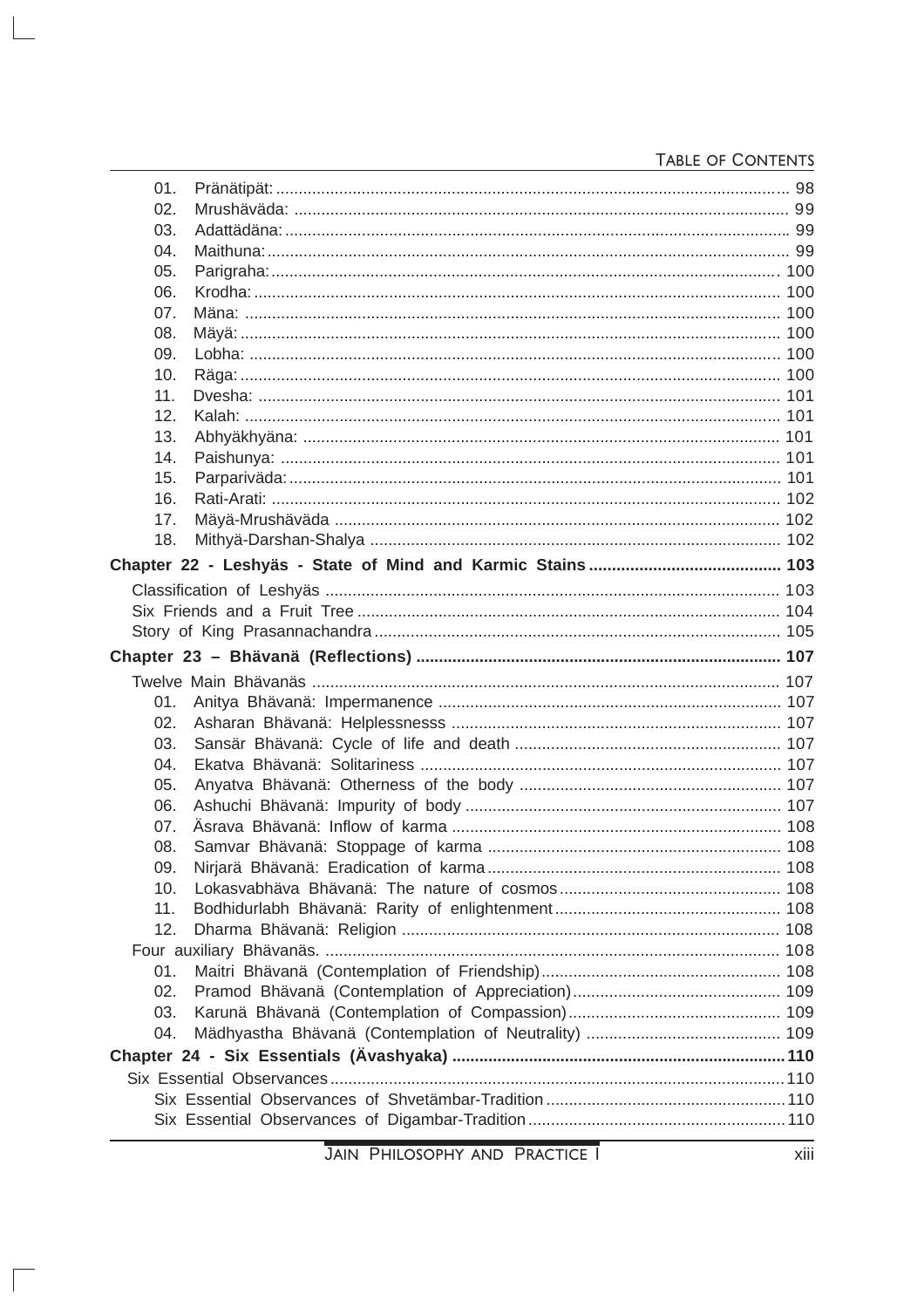| Spiritual Meanings Behind the Items Used in Sämäyika & Pratikraman  113 |     |
|-------------------------------------------------------------------------|-----|
| Chapter 25 - Anekäntaväda - An Elephant and The Blind Men 114           |     |
|                                                                         |     |
|                                                                         |     |
|                                                                         |     |
|                                                                         |     |
|                                                                         |     |
|                                                                         |     |
|                                                                         |     |
| 01                                                                      |     |
| 02                                                                      |     |
| 03                                                                      |     |
| 04                                                                      |     |
| 05                                                                      |     |
| 06                                                                      |     |
| 07                                                                      |     |
| 08                                                                      |     |
| 09                                                                      |     |
| 10                                                                      |     |
|                                                                         |     |
|                                                                         |     |
|                                                                         |     |
|                                                                         |     |
|                                                                         |     |
|                                                                         |     |
|                                                                         |     |
|                                                                         |     |
|                                                                         |     |
|                                                                         |     |
|                                                                         |     |
|                                                                         |     |
|                                                                         | 128 |
|                                                                         |     |
|                                                                         |     |
|                                                                         |     |
|                                                                         |     |
|                                                                         |     |
|                                                                         |     |

 $\overline{\phantom{a}}$ 

 $\overline{\phantom{a}}$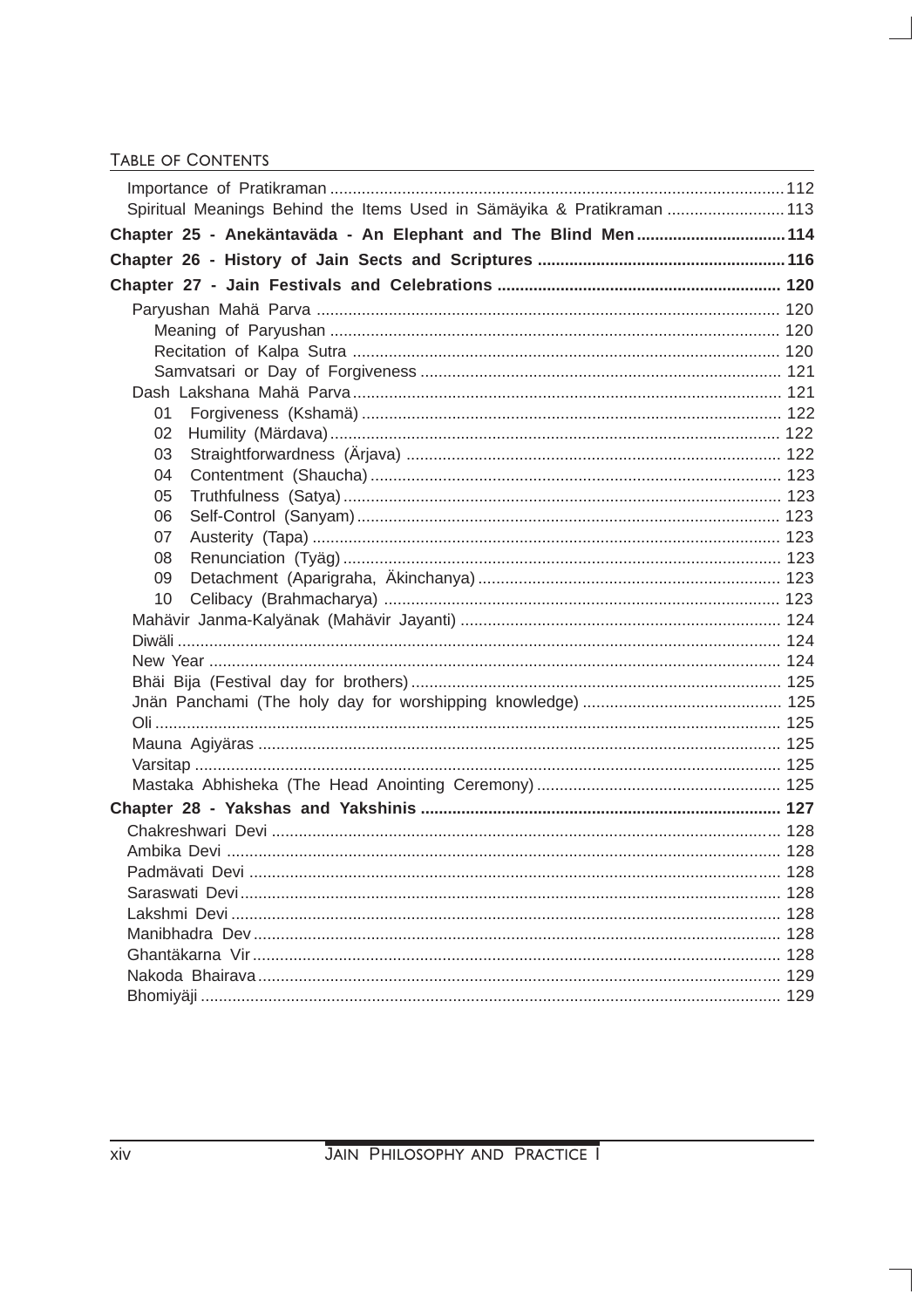# Mangalächaran

# *<u><b>EAULE</u>* as a

*<dai***e¥dã¢ata@J** *<da***ë** Sahata@J *<deail \ \ ded [Aait aCJ* <aa<del>ü</del>©ÃáÛa<del>dat</del>a€J *<u><b>RaëHä Salibañêa</u>* » Saë Chee aa Ulatä Saluta a sa a J acelatae De Samir Sae **E at AsulaeH** CU

## navakära mantra

namo arihantänarm l namo siddhänam | namo ävarivänam | namo uvajjhäyänam | namo loe savvasähünam | eso pancha namukkäro savvapävappanäsano | mangalänam cha savvesim padhamam havai mangalam ||

I bow to Arihantas (Tirthankars), the perfected souls, who have reached enlightenment by overcoming inner weaknesses, who have attained infinite knowledge, infinite perception, total bliss, and infinite power and have shown the path, which brings an end to the cycle of birth, life, death and suffering.

I bow to Siddhas, the liberated souls, who have attained the state of perfection and immortality by eradicating all karma.

I bow to Achäryäs, who are the head of Jain congregation, and who preach the principles of religion and show the path of liberation, which is the unity of Right Faith, Right Knowledge, and Right Conduct.

I bow to Upädhyäys who are the ascetic teachers. They explain Jain scriptures and show us the importance of the spiritual life over the material life.

I bow to all Sädhus and Sädhvis who strictly follow the five great yows of conduct and inspire us to live a simple life.

To these five types of great souls I offer my praise. Such praise will help diminish my negative vibrations and sins. Offering this praise is most auspicious of all benedictions.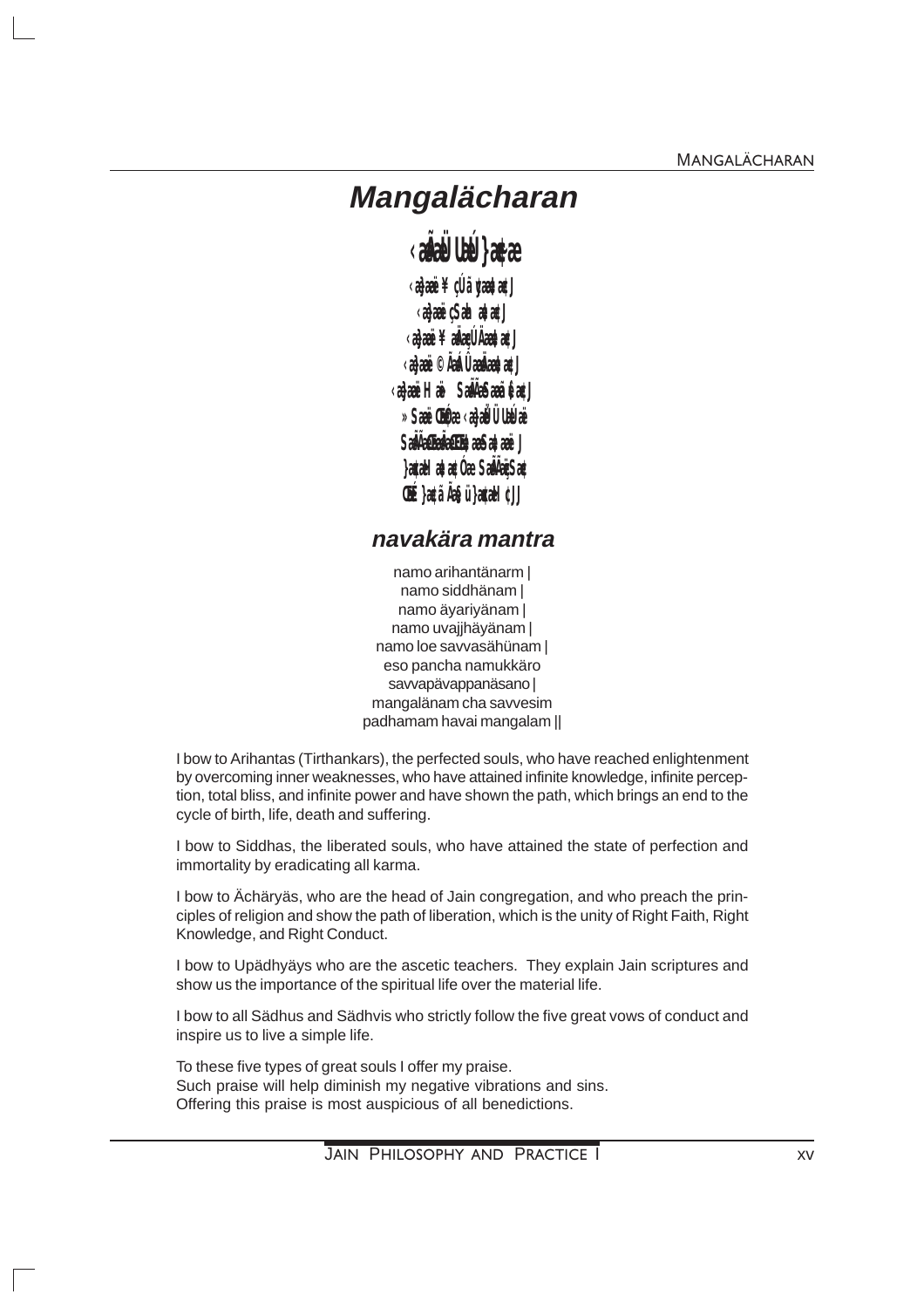## **Úmarlí }atelic ¥dávae}atelic Sahaelatel C Sañêlatel C** Undel (France Sablar) and CI

chattäri mangalam, arihantä mangalam. siddhä mangalam, sähü mangalam, kevalipannatto dhammo mangalam |

## Ócceed Härzégbare ¥dãvæHärzégbare SahaeHäxéehae SañêHäxéehae Undel (Friage Se) a Häzegga J

chattäri loguttamä, arihantä loguttamä, siddhä loguttamä, sähü loguttamä, kevalipannatto dhammo loguttamo |

## **Úmarlí aditætlind har ar ¥dia væaditætlind har ar** Sahi à all a Chia Ázada Sañ e à all a Chia Ázada ÜÜkeH (FriageŠabasa alta CHAA Aarda EJ

chattäri sharanam pavajjämi, arihante sharanam pavajjämi, siddhe sharanam pavajjämi, sähü sharanam pavajjämi, kevalipannattam dhammam sharanam pavajjämi ||

There are four auspicious entities in the universe. Arihantas are auspicious. Siddhas are auspicious. Sädhus are auspicious. The religion explained by the omniscient is auspicious.

There are four supreme entities in the universe. Arihantas are supreme. Siddhas are supreme. Sädhus are supreme. The religion explained by the omniscient is supreme.

I take refuge in four entities of the universe.

I take refuge in Arihantas.

I take refuge in Siddhas.

I take refuge in Sädhus.

I take refuge in the religion explained by the omniscient.

## Î à *z*inê Î <del>MÎ</del> MBA Le Î à zinê Ti dina xezka J Tà aire SAnchaitheac Tà airc) air Safaeach J

darshanam devadevasya darshanam päpanäshanam darshanam svargasopänam darshanam mokshasädhanam ||

The sight of the idol of the Lord, the God of all Gods, is the destroyer of all sins. It is a step toward the heavens, and is a means to the liberation of the soul.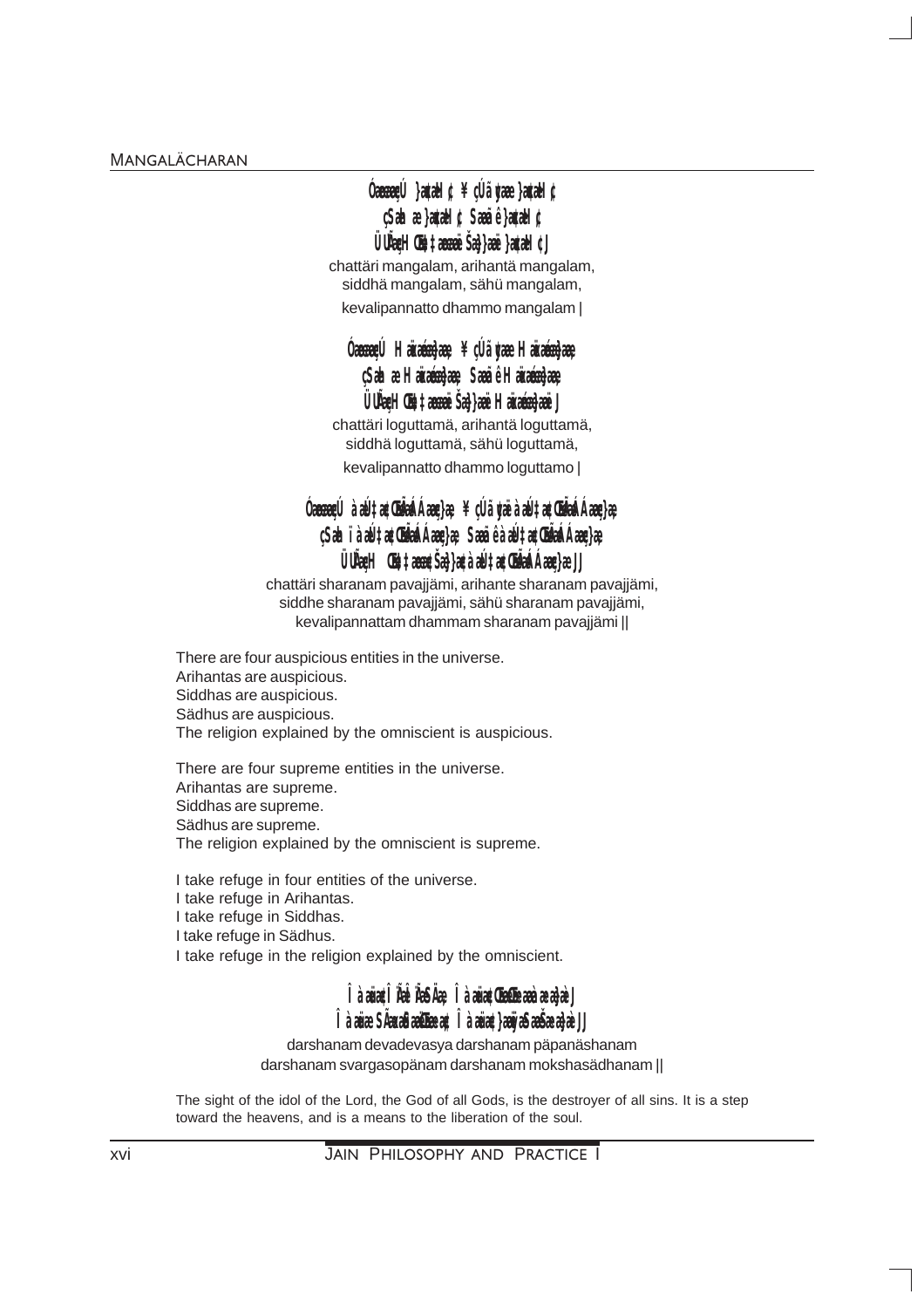## }a&H C axAmecAd Lij }a&H Cxañdec ThaéJ }a&HCS%@H|aFat ae ÁameSabadiyaé}a&HCU

mangalam bhagaväna viro, mangalam gautama prabhu | mangalam sthülibhadrädyä, jaina dharmostu mangalam ||

Bhagawän Mahävira is auspicious, Ganadhar Gautam Swämi is auspicious; Ächärya Sthulibhadra is auspicious; Jain religion is auspicious.

## }a&HC axAmeaeAeLie }a&H CxameaeixataeJ }a&H CÜNÎ ÜNÎ a<del>laü</del> ÁaïreŠaladiyaé}a&H CU

mangalam bhagaväna viro, mangalam gautamo gani | mangalam kundakundäryo, jaina dharmostu mangalam ||

Bhagawän Mahävira is auspicious, Ganadhar Gautam Swämi is auspicious; Ächärya Kundakunda is auspicious; Jain religion is auspicious.

## ¥ãZxæë | axakte §< Î}aã yae, Sahaɗe Sah S‰wae J ¥ærdin kan a samme flute. Grate Charlen ble Væ SahavaSallaHUde}avaHelæ Ú andreddella J **HÉmyëHE ze Gryal de Ülüké Azie akiH** all

arhanto bhagavanta indramahitäh, siddhäshcha siddhisthitä | ächäryä jinashäsanonnatikaräh, püjyä upädhyäyakäh | shri siddhäntasupäthakä munivarä, ratnatrayäradhakäh | panchai te paramesthinah pratidinam kurvantu vo mangalam ||

The Omniscients who have been worshipped by heavenly gods; the liberated souls, who are in Siddha; the heads of the religious order, who reinforce the fourfold order, established by the Jins; the revered Upädhyäys; and the Saints well versed in the scriptures who are also the followers of the true path of liberation (three jewels); may all these five auspicious entities bestow blessings on you everyday.

## ¥æÎ}æ**Ur%ñe ator**æÎ}æc adhikañ}æJ ¥æl }æyæ%iint%øÓr« akaMme}ææSyake JJ

ädimam prthivinatha-mädimam nisparigraham | ädimam tirthanätham cha rsabhasväminam stumah ||

We adore Lord Rushabhdev who was the first king, who was the first to renounce all his possessions (everything) and who was the first Tirthankar.

yophe obay aleansya lahe atto yophe obay yayan bad arade J yaéAce abas Aarayae CEE a E Lidine yaéAce abar charae admit csaararatadine.U

tubhyam namastribhuvanärtiharäya nätha | tubhyam namah ksititalämalabhüsanäya | tubhyam namastrijagatah parameshvaräya | tubhyam namo jina bhavodadhishosanäya ||

Lord, bow to you, the eradicator of misery of the three worlds; bow to you the adorable ornament on the face of the earth; bow to you, the Lord of the three worlds; omniscient Lord; bow to you, the destroyer of the sea of the life cycle.